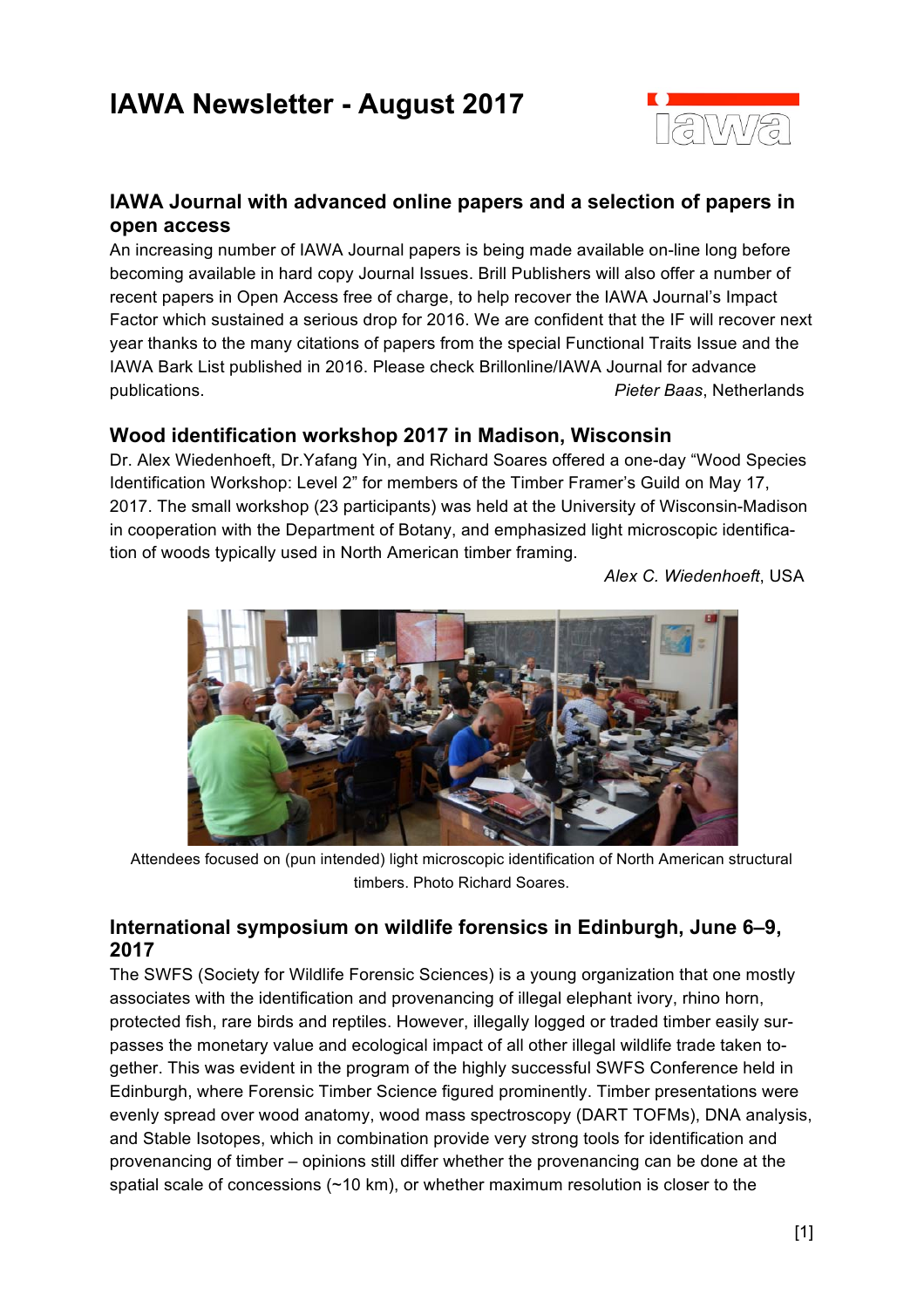~500 km level. It was clear that cooperation in the sharing of authenticated wood samples from institutional collections and of databases is crucial for progress and for robustness of evidence that will hold up in a court of law. A welcome number of presentations was from implementation officers, revealing the sometimes absurd prosecution of sustainably cultivated CITES-listed timber species. Laws and regulations can still be improved here. I have advocated future cooperation between ISWF and IAWA – we have much to learn from each other, and the WRAITH initiative of IAWA and the goals of SWFS, and for that matter the GTTN and CITES have much in common. *Pieter Baas*, Netherlands

## **4th International CITES workshop 2017 in Hamburg**

The identification of internationally traded timber is of prime importance in enforcing CITES policies regarding protected species, especially with focus on the new *Dalbergia* (rosewood) listings. The 4th International CITES workshop was organized by the Thünen Institute of Wood Research, Hamburg and the Federal Agency for Nature Conservation (BfN, Germany) from June 8–9, 2017, hosted at the premises of the Thünen Institute. In total 55 participants from 26 countries representing environmental and customs authorities as well as wood anatomists were practically trained in the macroscopic identification and recognition of CITES protected timber by using the database CITES*woodID*. The database has recently been updated and adapted to the new CITES timber listings, with focus on *Dalbergia* and *Guibourtia* species. It contains descriptions and an interactive identification system for all trade relevant CITES listed (44) timbers, known for their use as lumber and downstream processing into products. In addition, the database covers more than 30 traded timbers which can be mistaken for CITES taxa due to a very similar appearance and/or structural pattern. The practical exercises of the highly motivated participants have demonstrated that the database is ideally suited for all institutions and individuals involved in controlling the import and export of wood and wood products which are regulated by CITES. Furthermore, the database offers a useful tool for educational facilities active in teaching wood anatomy and wood identification. The program of the workshop also included individual presentations regarding the European Timber Regulation (EUTR), applications of DNA fingerprints to control tree species and geographic origin, and a non-destructive wood identification of musical instruments based on 3D-reflected-light microscopy. These presentations can be downloaded, see: https://www.thuenen.de/en/infrastructure/the-thuenen-centre-of-competence-onthe-origin-of-timber/auswirkungen-der-neuen-cites-listungen/. *Gerald Koch*, Germany



Group photo of all participants from the 4th International CITES workshop.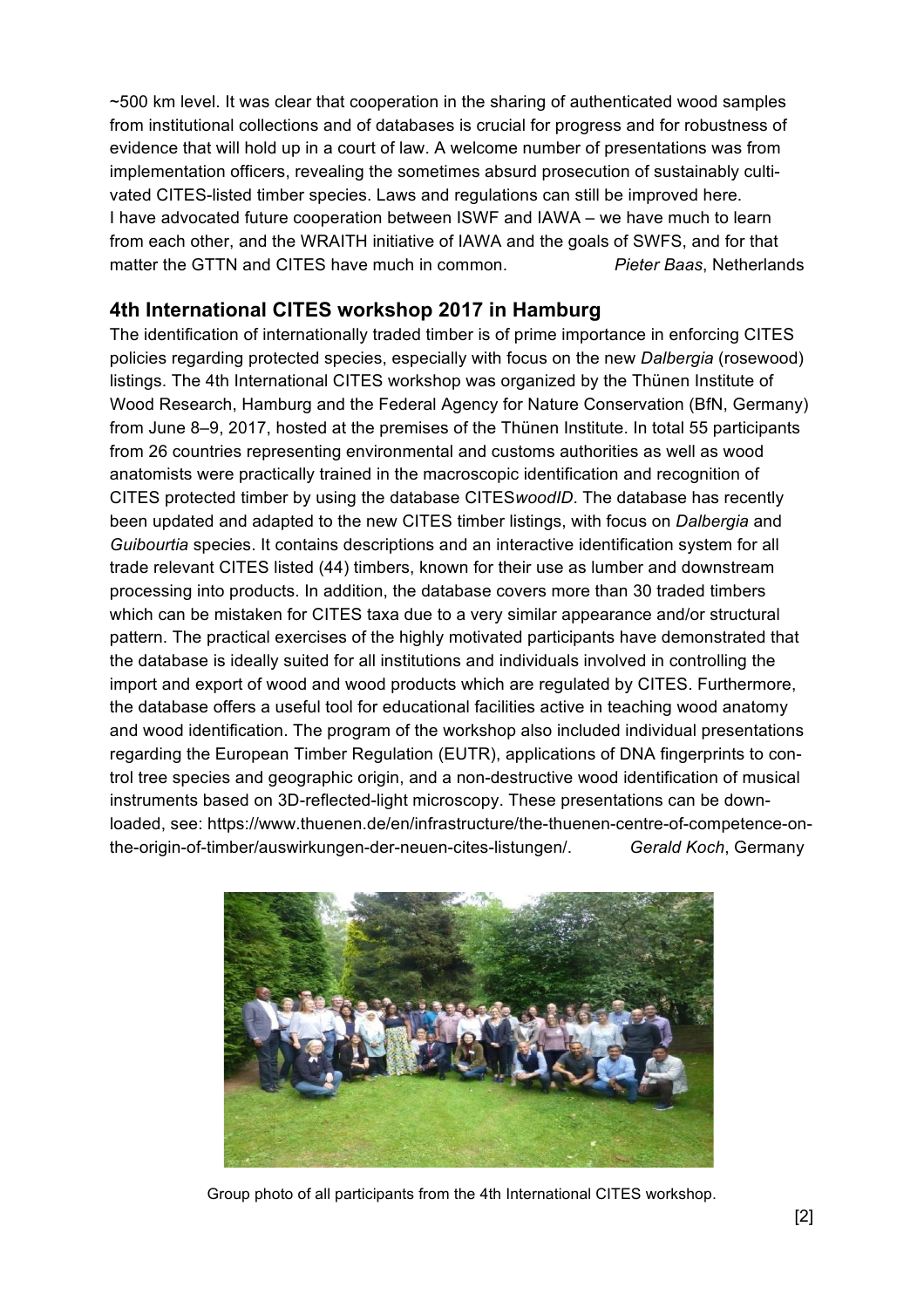# **IUFRO all Division 5 conference 2017 in Vancouver, Canada**

IUFRO All Division 5 Conference (http://www.iufrodiv5-2017.ca/) was held in Vancouver, Canada from June 12–16, 2017. In total, 42 sessions were organized and 445 participants from 49 countries provided 465 oral/poster presentations. A very successful Joint IAWA-RG 5.01 Session "Function Driven Variability in Wood and Bark" was organized by Paul McLean and Dr. Pekka Saranpää. Dr. Marcelo Pace gave a presentation to introduce the IAWA Bark List during this joint session. Dr. Yafang Yin and Dr. P.K. Thulasidas (TEAKNET) organized a 5.06 Session "Teak Resources for a Sustainable Future". Thanks to the conference, we believe that more researchers from across IUFRO have a better understanding of the IAWA. For future meetings, I hope that IAWA members will actively work to attract more people (especially young researchers) to join the IAWA and share their scientific interests in wood anatomy.

## **6th International conference on plant cell wall biology in China**

From July 16–20, 2017, the 6th International Conference on Plant Cell Wall Biology (PCWB 2017) was held at the International Conference Center, Dalian, China. This meeting focused on structure and function of cell wall polymers, cell wall biosynthesis, cell wall genomics and evolution, cell wall response and plant defense, emerging technology in cell wall biology, cell wall biotechnology, industrial uses of cell wall biomass. PCWB 2017 was concurrently held with the ICPM 2017 (The 4th International Conference on Plant Metabolism) and TERPNET 2017 (The 13th International Meeting on Biosynthesis, Function and Synthetic Biology of Isoprenoids). Over 800 researchers and students from 26 countries attended. About 20 participants won the Excellent Poster Awards. The 7th PCWB will be held in Asilomar, California, USA from June 18–20, 2018. *Zhang Maomao* and *Li Shan*, China

### **IAWA special issue 2018 on wood cell wall ultrastructure**

IAWA Journal is planning a special issue on "Wood Cell Wall Ultrastructure" to be edited by New Zealand wood anatomist Dr Lloyd Donaldson. This issue is expected to be published in the second half of 2018. IAWA members and others are invited to contribute reviews or original research articles relating to the nanostructure of wood cell walls. To assist with planning, please contact the editor at lloyd.donaldson@scionresearch.com to indicate your interest. Manuscripts can be submitted in the usual way with an indication in your cover letter that the manuscript is for the special issue.

## **Atlas of vessel elements – identification of Asian timbers**

Pulp production worldwide, especially in Asia, is increasing, and the use of tropical timbers from natural forests cannot be excluded. A standardized morphological description of individual elements in different tree species is required for pulp identification. The University of Hamburg and the Thünen Institute (Hamburg, Germany) developed an atlas of vessel elements for the identification of Asian timbers, with funding from the German Environmental Foundation. The vessel atlas has been submitted for publication by the IAWA Journal and describes 38 tropical and temperate Asian timbers, known for their potential utilization for pulp and paper. Each species is illustrated with high quality microphotographs, magnified to the same scale. Important features are detailed for rapid identification. This atlas will assist in identifying tropical and temperate wood genera in pulp, paper and fibreboards to help preserve protected tree species. *S. Helmling*, *A. Olbrich*, *I. Heinz* and *G. Koch*, Germany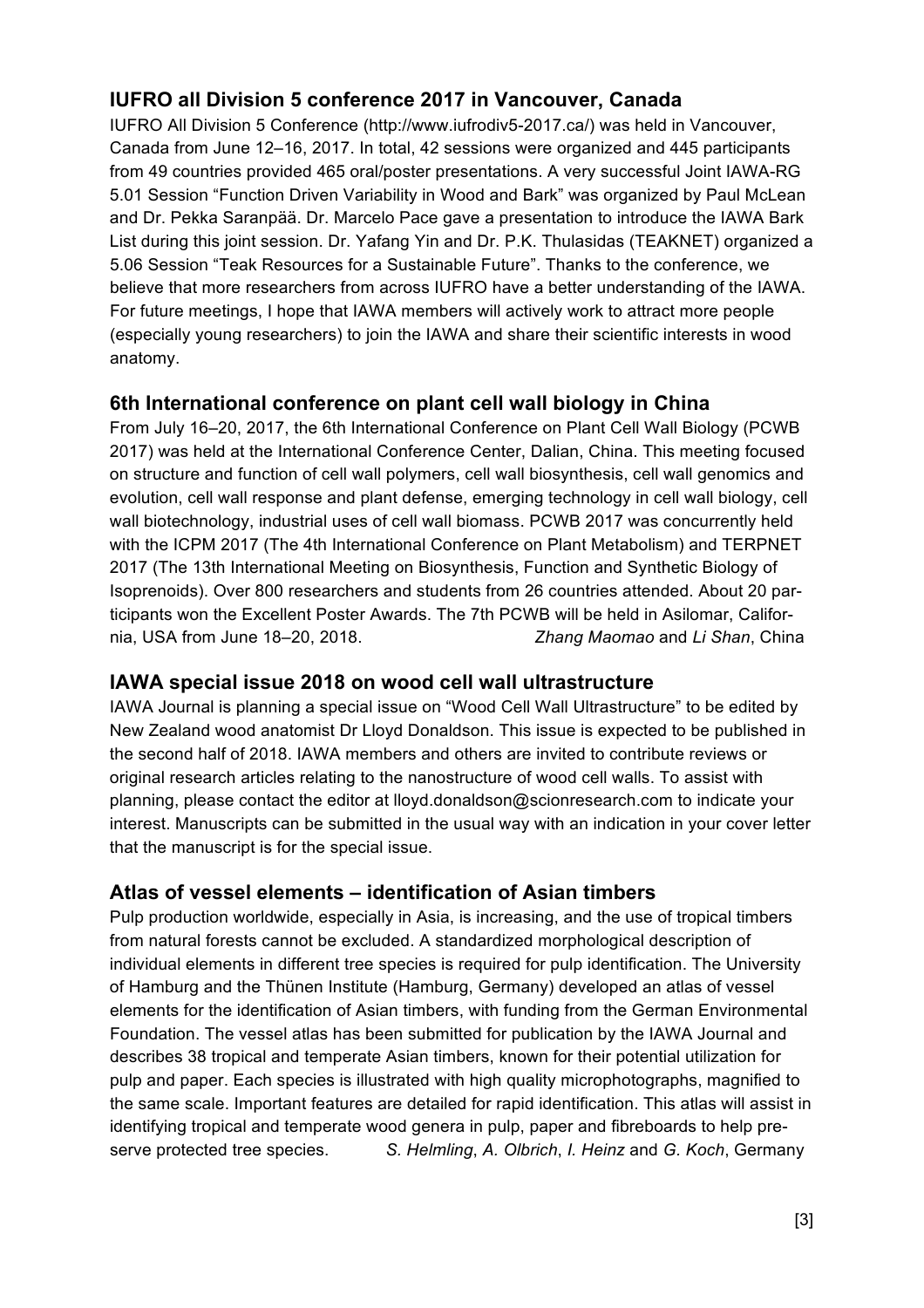## **International cooperative group on wood anatomy in Madison**

On June 1, 2017, the Center for Wood Anatomy Research welcomed Dr. Kim Nguyen from the Vietnamese Academy of Forest Science, Research Institute of Forest Industry for a two-month ITTO fellowship "Training Course on Wood Anatomy and Wood Identification". Dr. Kim's work focused on CITES species and forensic wood identification. Dr. Wiedenhoeft, Dr. Kim and Dr. Yin are also planning future research cooperation between their institutes. *Alex C. Wiedenhoeft*, USA



Wiedenhoeft Lab, June-July 2017. From the left, Dr. Yafang Yin, Mr. João Marco, Dr. Kim Nguyen, Mr. Giovanny Caro, Dr. Adriana Costa, Dr. Prabu Ravindran, Mr. Richard Soares, Dr. Alex C. Wiedenhoeft, Mr. Elijah Crosley. Photo: Center for Wood Anatomy Research.

### **New members of the IAWA Afro-European Regional Group**

Prof. Veronica De Micco from the University of Naples Federico II, Italy and Dr. Emmanuel Ebanyenle from the Forestry Research Institute of Ghana have agreed to join the IAWA Afro-European Regional Group from this year onward.

## **Call for I.W. Bailey Award 2017 nominations and MS submissions**

Early career wood anatomists and their supervisors are reminded of the possibilities to nominate their manuscripts or papers submitted or published in IAWA Journal 37 of this year for the prestigious I.W. Bailey Award, sponsored by Brill Publishers and consisting of 1000 EUR plus a certificate. The deadline is 1 September 2017. Meanwhile submissions of manuscripts are invited for the Bailey Award 2018. Candidates should have completed their PhDs not longer than 6 years before submission. *Pieter Baas*, Netherlands

### **Open call for nominees for the next IAWA Council**

Please consider nominating one or more colleagues to the IAWA Council. We have a number of Council members who are reaching their term by the end of 2017 and whose vacancy will have to be filled according to the IAWA Constitution (amended version, 2007). Members serve a three-year term, with the possibility to be re-elected to a second consecutive term. The Executive Secretary and current Council will solicit brief vision statements from those who accept nomination – these statements will be collected and made available to all IAWA Members prior to or at the time of ballot distribution. Please send your nominations to Deputy ES Hisashi Abe, abeq@affrc.go.jp. The deadline for submission is September 15, 2017.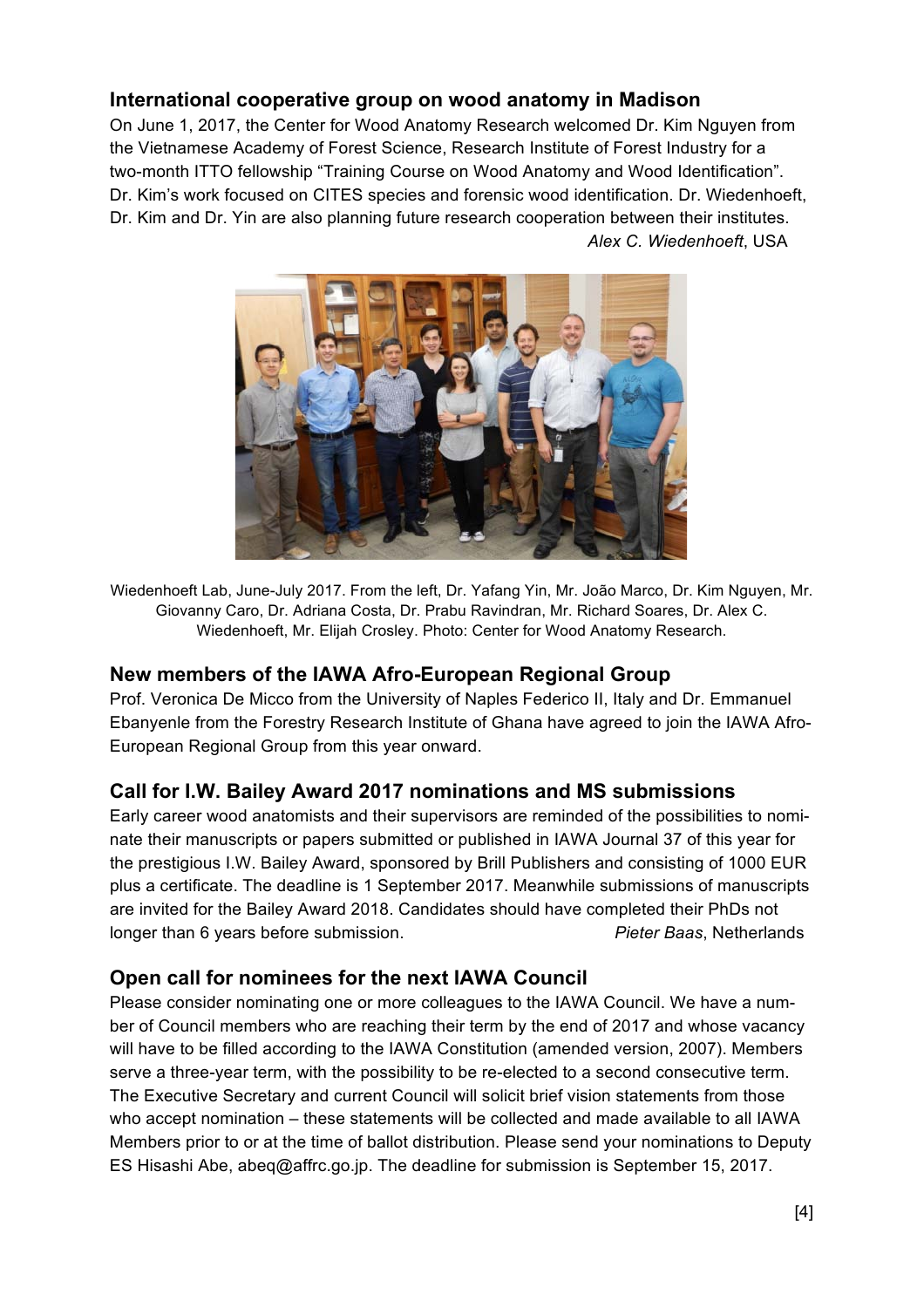## **International summer school: from xylogenesis to dendroecology, in Naples, Italy**

An international summer school from xylogenesis to dendroecology: dendrochronology, quantitative wood anatomy and stable isotopes will be held in Naples, Italy on 25–29 September 2017, organized by Prof. Veronica De Micco, University of Naples Federico II - I. A call for papers for the IAWA special issue on "From Xylogenesis to Tree Rings" is open to not only the participants of the summer school, but to the whole wood anatomy community. Please send an expression of interest or inquiries to demicco@unina.it for more information. *Veronica De Micco*, Italy

## **9th PRWAC in Bali, Indonesia**

The 9th Pacific Regional Wood Anatomy Conference will be held by IAWA from 26–29 September 2017 in Kute, Bali, Indonesia, jointly with IAWS and IUFRO Division 5. To date, there will be 53 oral presentations and 28 poster presentations from 18 countries, i.e., Australia, Austria, China, France, Germany, India, Indonesia, Japan, Malaysia, Netherlands, New Zealand, Panama, South Korea, Sweden, Taiwan, Thailand, United States, and Zambia to attend the meeting. Among the IAWA sessions, a special session on Plant Biomechanics will be organized. During the same week, the IAWS and the Indonesian Wood Research Society (IWoRS) will meet. The conferences will be held at the same venue (Harris Hotel). We wish to attract more members of the IAWA and IAWS to attend these conferences. Please contact the Conference Office: prwac@ugm.ac.id and check the website for detailed information http://woodconference.fkt.ugm.ac.id/9th-prwac/. *Nugroho Marsoem*, Indonesia

## **12th Joint Seminar of China-Korea-Japan on Wood Quality and Utilization (2017) in Kyoto**

The 12th Joint Seminar of China-Korea-Japan on Wood Quality and Utilization of Domestic Species, a Joint Conference of the 346th RISH Symposium on Wood Culture and Science XVII, will be held December 18–20, 2017 at Kyoto University, Japan. The aim of the conference is to provide a platform for researchers to meet and exchange the latest research results related to wood quality and utilization of domestic species from China, Korea, and Japan and other countries. The main topics include wood biology, wood physics, wood chemistry, wood composites, timber construction, wood processing, and wood culture. Abstracts should be submitted by August 31, 2017 and registration should be completed by October 31, 2017. Please contact the Seminar Secretary: ckj2017uji@rish.kyoto-u.ac.jp and check the website for detailed information http://www.rish.kyoto-u.ac.jp/CKJ/2017/.

*Junji Sugiyama*, Japan

## **Dublin 2018 - Fossil woods - Call for papers and posters**

Lisa Boucher, Anaïs Boura and Anne-Laure Decombeix are convening two IAWA sessions at the EPPC2018 to be held in Dublin August 12–17 next year (http://eppc2018.ie/). One session will be on "The Timing of and phylogeny of Functional Traits in Wood", the other will be more general on "Fossil Woods – new research and perspectives". Both sessions will feature invited and contributed papers and posters. Please submit your titles of papers or posters directly to the conference organizers, indicating your session of preference, and please also contact the conveners: anne-laure.decombeix@cirad.fr, anais.boura@upmc.fr and/or lisadboucher@gmail.com.